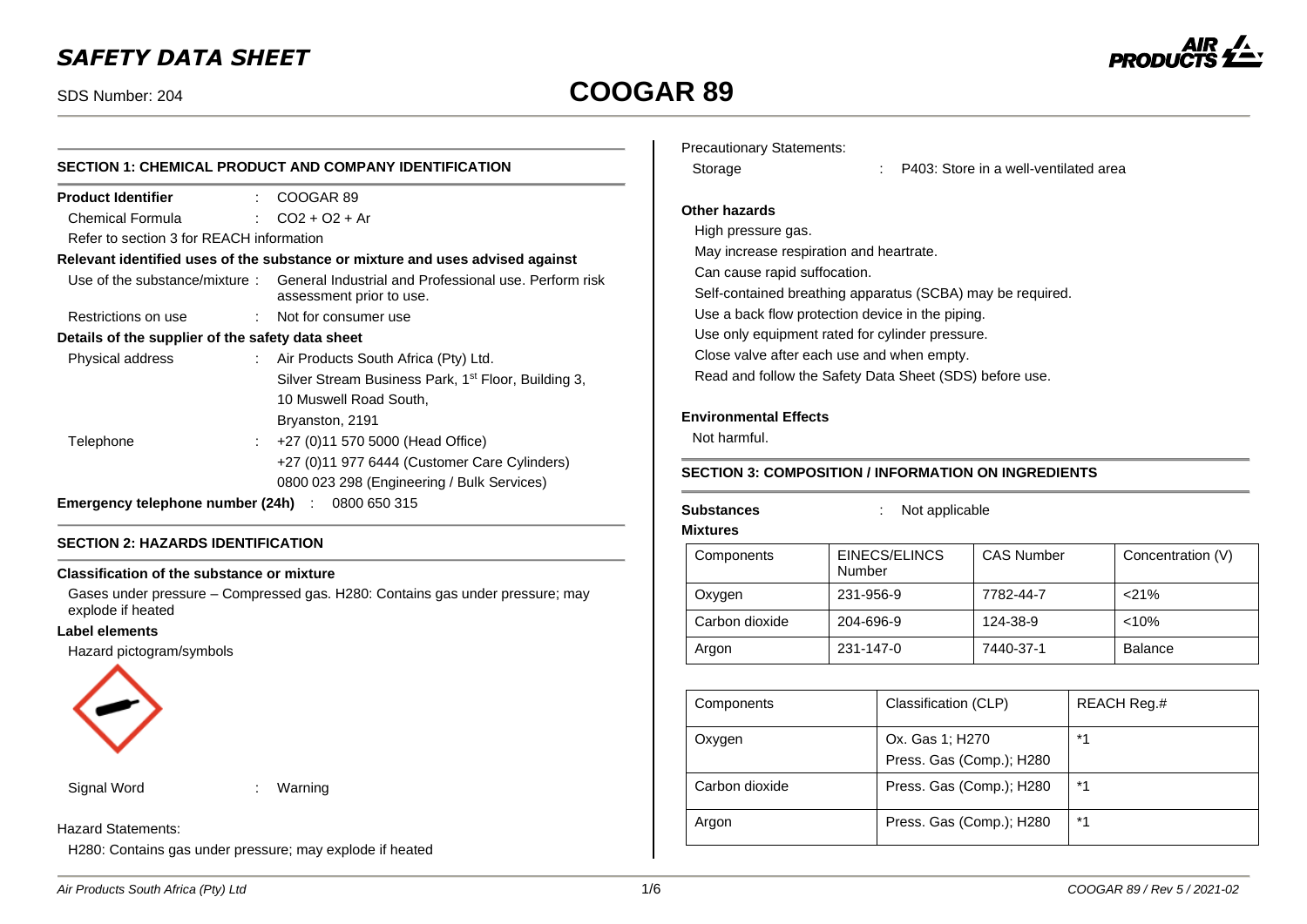## *SAFETY DATA SHEET – Coogar 89*

#### SDS Number: 204

\*1: Listed in Annex IV/V REACH, exempted from registration.

\*2: Registration not required. Substance manufactured or imported < t/y

\*3: Registration not required: substance manufactured or imported < 1 t/y for nonintermediate uses.

Refer to section 16 for full text of each relevant hazard statement (H)

Concentration is nominal. For the exact product composition, please refer to Air Products product specifications.

#### **SECTION 4: FIRST AID MEASURES**

#### **Description of first aid measures**

| General advice                                                             |   | Move victim to uncontaminated area wearing self-<br>contained breathing apparatus. Keep victim warm and<br>rested. Call a doctor. Apply artificial respiration if<br>breathing stopped.                                                                                                       |  |
|----------------------------------------------------------------------------|---|-----------------------------------------------------------------------------------------------------------------------------------------------------------------------------------------------------------------------------------------------------------------------------------------------|--|
| Eye contact                                                                |   | In case of direct contact with eyes, seek medical advice.                                                                                                                                                                                                                                     |  |
| Skin contact                                                               |   | Adverse effects not expected from this product.                                                                                                                                                                                                                                               |  |
| Ingestion                                                                  |   | Ingestion is not considered a potential route of<br>exposure.                                                                                                                                                                                                                                 |  |
| Inhalation                                                                 |   | Move to fresh air. If breathing has stopped or is<br>laboured, give assisted respirations. Supplemental<br>oxygen may be indicated. If the heart has stopped,<br>trained personnel should begin cardiopulmonary<br>resuscitation immediately. In case of shortness of<br>breath, give oxygen. |  |
|                                                                            |   | Most important symptoms and effects, both acute and delayed                                                                                                                                                                                                                                   |  |
| Symptoms                                                                   |   | Shivering fit. Sweating. Blurred vision. Headache.<br>Increased pulse rate. Shortness of breath. Rapid<br>respiration. Exposure to oxygen deficient atmosphere<br>may cause the following symptoms: Dizziness.<br>Salivation. Nausea. Vomiting. Loss of<br>mobility/consciousness             |  |
| Indication of any immediate medical attention and special treatment needed |   |                                                                                                                                                                                                                                                                                               |  |
| Treatment                                                                  | ÷ | If exposed or concerned: Get medical attention/advice                                                                                                                                                                                                                                         |  |

#### **SECTION 5: FIRE-FIGHTING MEASURES**

#### **Extinguishing media**

| Suitable extinguishing media | The product itself does not burn. Use extinguishing            |                                        |
|------------------------------|----------------------------------------------------------------|----------------------------------------|
|                              | media appropriate for surrounding fire.                        |                                        |
|                              | Extinguishing media which must not be used for safety reasons: | Do not use water jet<br>to extinguish. |

#### **Special hazards arising from the substance or mixture**

Upon exposure to intense heat or flame, cylinder will vent rapidly and or rupture violently. Product is non-flammable and does not support combustion. Move away from container and cool with water from a protected position. Keep containers and surroundings cool with water spray.

| <b>Advice for fire-fighters</b> |  | Wear self-contained breathing apparatus for fire-<br>fighting if necessary. Standard protective clothing and<br>equipment (Self Contained Breathing Apparatus) for<br>fire-fighting. Standard EN 137-Self-contained open<br>circuit compressed air breathing apparatus with full face<br>mask. Standard EN 469-Protective clothing for fire-<br>fighters. Standard EN 659-Protective gloves for fire-<br>fighters. |
|---------------------------------|--|--------------------------------------------------------------------------------------------------------------------------------------------------------------------------------------------------------------------------------------------------------------------------------------------------------------------------------------------------------------------------------------------------------------------|
|---------------------------------|--|--------------------------------------------------------------------------------------------------------------------------------------------------------------------------------------------------------------------------------------------------------------------------------------------------------------------------------------------------------------------------------------------------------------------|

#### **SECTION 6: ACCIDENTAL RELEASE MEASURES**

#### **Personal precautions, protective equipment and emergency procedures**

Gas/vapour heavier than air. May accumulate in confined spaces, particularly at or below ground level. Evacuate personnel to safe areas. Wear self-contained breathing apparatus when entering area unless atmosphere is proved to be safe. Monitor oxygen level. Ventilate the area.

| <b>Environmental precautions</b><br><b>COLLEGE</b> | Do not discharge into any place where its accumulation<br>could be dangerous. Prevent further leakage or spillage<br>if safe to do so.<br><b>Methods and material for containment and cleaning up</b> : Ventilate the area.                                                                                                                                           |
|----------------------------------------------------|-----------------------------------------------------------------------------------------------------------------------------------------------------------------------------------------------------------------------------------------------------------------------------------------------------------------------------------------------------------------------|
| Additional advice                                  | If possible, stop flow of product. Increase ventilation to<br>the release area and monitor oxygen level. If leak is<br>from cylinder or cylinder valve, call the Air Products<br>emergency telephone number. If the leak is in the user's<br>system, close the cylinder valve, safely vent the<br>pressure, and purge with an inert gas before attempting<br>repairs. |
| Reference to other sections                        | For more information refer to Section 8 and 13.                                                                                                                                                                                                                                                                                                                       |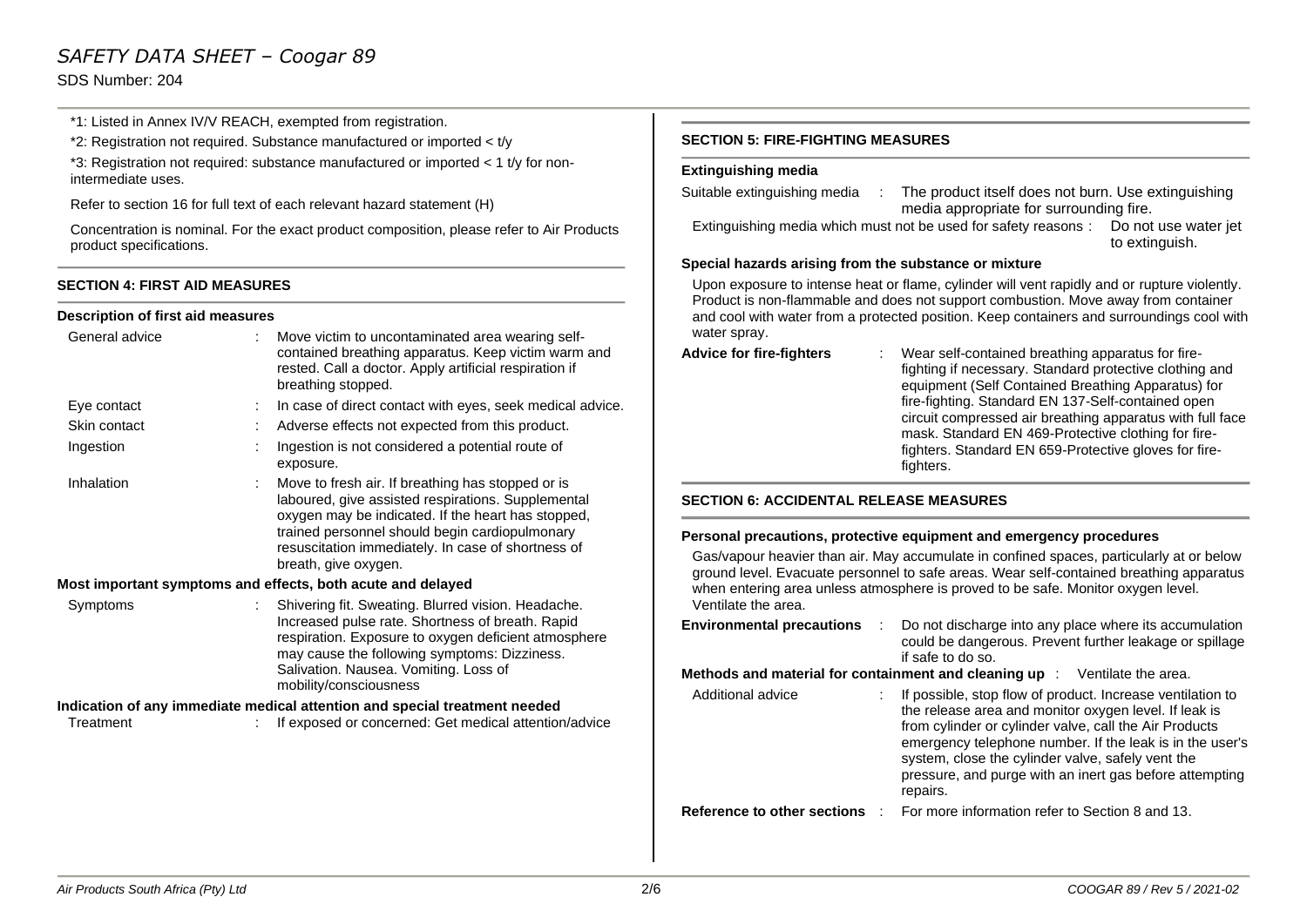#### **SECTION 7: HANDLING AND STORAGE**

#### **Precautions for safe handling**

Cylinders should be stored up right with valve protection guard in place and firmly secured to prevent falling or being knocked over. Use equipment rated for cylinder pressure. Protect cylinders from physical damage; do not drag, roll, slide or drop. Do not allow storage area temperature to exceed 50°C. Only experienced and properly instructed persons should handle compressed gases/cryogenic liquids. Before using the product, determine its identity by reading the label. Know and understand the properties and hazards of the product before use. When doubt exists as to the correct handling procedure for a particular gas, contact the supplier. Do not remove or deface labels provided by the supplier for the identification of the cylinder contents. When moving cylinders, even for short distances, use a cart (trolley, hand truck, etc.) designed to transport cylinders. Do not remove valve guards. Before connecting the container, check the complete gas system for suitability, particularly for pressure rating and materials. Before connecting the container for use, ensure that back feed from the system into the container is prevented. Ensure the complete gas system is compatible for pressure rating and materials of construction. Ensure the complete gas system has been checked for leaks before use.

Employ suitable pressure regulating devices on all containers when the gas is being emitted to systems with lower pressure rating than that of the container. Never insert an object (e.g. spanner/wrench, screwdriver, pry bar, etc.) into valve openings. Doing so may damage valve, causing a leak. Open valve slowly. If user experiences any difficulty operating cylinder valve discontinue use and contact supplier. Close container valve after each use and when empty, even if still connected to equipment. Never attempt to repair or modify container valves or safety relief devices. Damaged valves should be reported immediately to the supplier. Close valve after each use and when empty. Do not subject containers to abnormal mechanical shocks which may cause damage to their valve or safety devices. Never attempt to lift a cylinder by its valve guard. Do not use containers as rollers or supports or for any other purpose than to contain the gas as supplied. Never strike an arc on a compressed gas cylinder or make a cylinder a part of an electrical circuit. Do not smoke while handling product or cylinders. Never re-compress a gas or a gas mixture without first consulting the supplier.

Never attempt to transfer gases from one cylinder/container to another. Always use backflow protective device in piping. Never use direct flame or electrical heating devices to raise the pressure of a container. Containers should not be subjected to temperatures above 50°C. Prolonged periods of cold temperature below -30°C should be avoided.

#### **Conditions for safe storage, including any incompatibilities**

Full containers should be stored so that oldest stock is used first. Containers should be stored in a purpose-built compound which should be well ventilated, preferably in the open air. Stored containers should be periodically checked for general condition and leakage. Observe all regulations and local requirements regarding storage of containers. Protect containers stored in the open against rusting and extremes of weather.

Containers should not be stored in conditions likely to encourage corrosion. Containers should be stored in the vertical position and properly secured to prevent toppling. The container valves should be tightly closed and where appropriate valve outlets should be capped or plugged. Container valve guards or caps should be in place. Keep containers tightly closed in a cool, well-ventilated place. Store containers in location free from fire risk and away from sources of heat and ignition. Full and empty cylinders should be segregated. Do not allow storage temperature to exceed 50°C. Return empty containers in a timely manner.

#### **Technical measures/Precautions**

Containers should be segregated in the storage area according to the various categories (e.g. flammable, toxic, etc.) and in accordance with local regulations. Keep away from combustible material.

#### **SECTION 8: EXPOSURE CONTROLS AND PERSONAL PROTECTION**

#### **Control parameters**

Exposure limit(s)

| Carbon dioxide   Time Weighted Average (TWA): EH40 WEL                 | 5,000 ppm | $9,150 \text{ mg/m}^3$     |
|------------------------------------------------------------------------|-----------|----------------------------|
| Carbon dioxide Short Term Exposure Limit (STEL): EH40 WEL   15,000 ppm |           | $27,400$ mg/m <sup>3</sup> |
| Carbon dioxide   Time Weighted Average (TWA): EU ELV                   | 5,000 ppm | $9,000 \text{ mg/m}^3$     |

#### **Exposure controls**

#### **Engineering measures**

Provide natural or mechanical ventilation to prevent oxygen deficient atmospheres below 19.5% oxygen.

#### **Personal protective equipment**

| Respiratory protection     | ÷ | Self-contained breathing apparatus (SCBA) or positive<br>pressure airline with mask are to be used in oxygen-deficient<br>atmosphere. Air purifying respirators will not provide<br>protection. Users of breathing apparatus must be trained. |
|----------------------------|---|-----------------------------------------------------------------------------------------------------------------------------------------------------------------------------------------------------------------------------------------------|
| Hand protection            |   | : Wear sturdy work gloves when handling cylinders. Standard<br>EN 388- Protective gloves against mechanical risk                                                                                                                              |
|                            |   | The breakthrough time of the selected glove(s) must be<br>greater than the intended use period.                                                                                                                                               |
| Eye/face protection        |   | Safety glasses recommended when handling cylinders.<br>Standard EN 166-Personal eye-protection.                                                                                                                                               |
| Skin and body protection : |   | Safety shoes are recommended when handling cylinders.<br>Standard EN ISO 20345- Personal protective equipment-<br>Safety footwear                                                                                                             |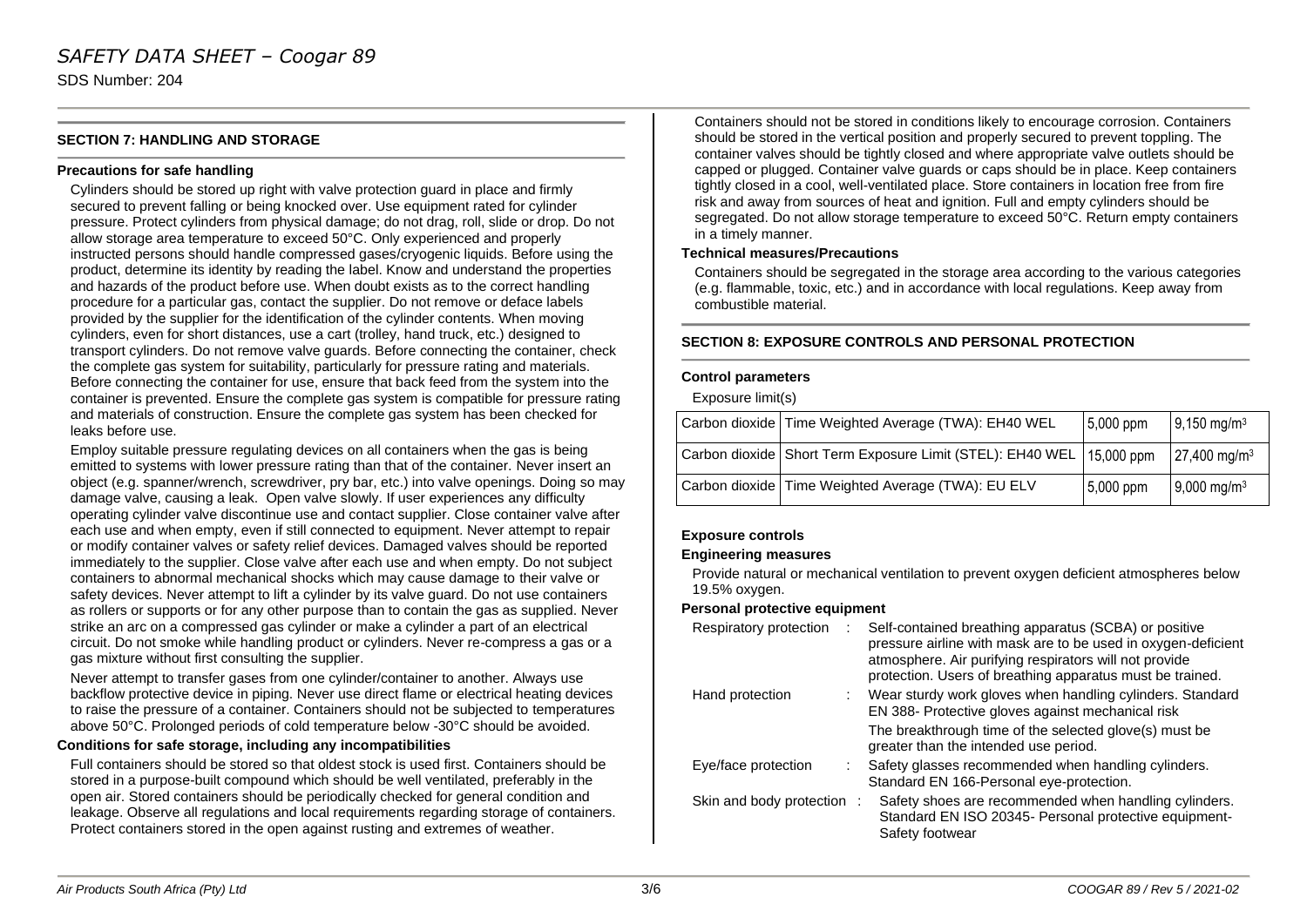### *SAFETY DATA SHEET – Coogar 89*

SDS Number: 204

Special instructions for protection and hygiene : Ensure adequate ventilation,<br>especially in confined areas. Remarks : Simple asphyxiant.

#### **SECTION 9: PHYSICAL AND CHEMICAL PROPERTIES**

#### **Information on basic physical and chemical properties**

| Form                        |                               | Compressed gas.                                                         |
|-----------------------------|-------------------------------|-------------------------------------------------------------------------|
| Colour                      |                               | Colourless gas                                                          |
| Odour                       |                               | None.                                                                   |
| Molecular Weight            |                               | 39.88 g/mol                                                             |
| Relative vapour density     |                               | 1.38 (air = 1) Heavier than air.                                        |
| Relative density            |                               | Not applicable                                                          |
| Vapour pressure             |                               | No data available                                                       |
| Density                     | ÷                             | $0.0017$ g/cm <sup>3</sup> Note: (as vapour)                            |
| Specific Volume             |                               | $0.60 \text{ m}^3/\text{kg}$                                            |
| Melting/freezing point      |                               | No data available                                                       |
| Boiling point/range         |                               | $-125.5 °C$                                                             |
| Water solubility            | $\mathcal{L}^{\mathcal{L}}$ . | Not known, but considered to have low solubility.                       |
|                             |                               | Partition coefficient n-octanol/water [log Kow] : Not known             |
| pH                          |                               | Not applicable                                                          |
| Viscosity                   |                               | No reliable data available                                              |
| Particle characteristics    | ÷                             | Not applicable                                                          |
|                             |                               | Upper and Lower explosion/flammability limits : Non flammable           |
| Flash point                 |                               | Not applicable                                                          |
| Auto-ignition temperature   | ÷                             | Non flammable                                                           |
| Decomposition temperature : |                               | Not applicable                                                          |
| <b>Other information</b>    |                               |                                                                         |
| Explosive properties        |                               | Not applicable                                                          |
| Oxidizing properties        |                               | Not applicable                                                          |
| Odour threshold             |                               | Odour threshold is subjective and inadequate to warn of<br>overexposure |
| Evaporation rate            | ÷                             | Not applicable                                                          |
| Flammability (solid, gas)   | ÷                             | Refer to production classification in Section 2                         |
|                             |                               |                                                                         |

Note: Properties are nominal and may vary due to the composition of the gas mixture

| <b>SECTION 10: STABILITY AND REACTIVITY</b> |  |
|---------------------------------------------|--|
|---------------------------------------------|--|

| <b>Reactivity</b>                            | No reactivity hazard other than the effects described in<br>the sub-sections below.                                                                                                                                                                                             |
|----------------------------------------------|---------------------------------------------------------------------------------------------------------------------------------------------------------------------------------------------------------------------------------------------------------------------------------|
| <b>Chemical Stability</b>                    | Stable under normal conditions.                                                                                                                                                                                                                                                 |
| Possibility of hazardous reactions           | No data available                                                                                                                                                                                                                                                               |
| <b>Conditions to avoid</b>                   | None under recommended storage and handling<br>conditions (Section 7)                                                                                                                                                                                                           |
| Incompatible materials                       | No data available                                                                                                                                                                                                                                                               |
| Hazardous decomposition products :           | Under normal conditions of storage and use,<br>hazardous decomposition products should not<br>be produced.                                                                                                                                                                      |
| <b>SECTION 11: TOXICOLOGICAL INFORMATION</b> |                                                                                                                                                                                                                                                                                 |
| Information on toxicological effects         |                                                                                                                                                                                                                                                                                 |
| Likely routes of exposure                    |                                                                                                                                                                                                                                                                                 |
| Effects on Eye                               | In case of direct contact with eyes, seek medical advice                                                                                                                                                                                                                        |
| Effects on Skin                              | Adverse effects not expected from this product                                                                                                                                                                                                                                  |
| Inhalation effects                           | In high concentrations may cause asphyxiation.<br>Asphyxiation may bring about unconsciousness without<br>warning and so rapidly that victim may be unable to<br>protect themselves                                                                                             |
| Ingestion effects                            | Ingestion is not considered a potential route of exposure                                                                                                                                                                                                                       |
| Symptoms                                     | Exposure to oxygen deficient atmosphere may cause<br>the following symptoms: Dizziness. Salivation. Nausea.<br>Vomiting. Loss of mobility/consciousness. Shivering fit.<br>Sweating. Blurred vision. Headache. Increased pulse<br>rate. Shortness of breath. Rapid respiration. |
| <b>Acute toxicity</b>                        |                                                                                                                                                                                                                                                                                 |
| Acute oral toxicity                          | No data available on the product itself.                                                                                                                                                                                                                                        |
| Acute inhalation toxicity                    | No data available on the product itself.                                                                                                                                                                                                                                        |
| Acute dermal toxicity                        | No data available on the product itself                                                                                                                                                                                                                                         |
| Skin corrosion/irritation                    | No data available                                                                                                                                                                                                                                                               |
| Serious eye damage / irritation :            | No data available                                                                                                                                                                                                                                                               |
| Sensitization                                | No data available                                                                                                                                                                                                                                                               |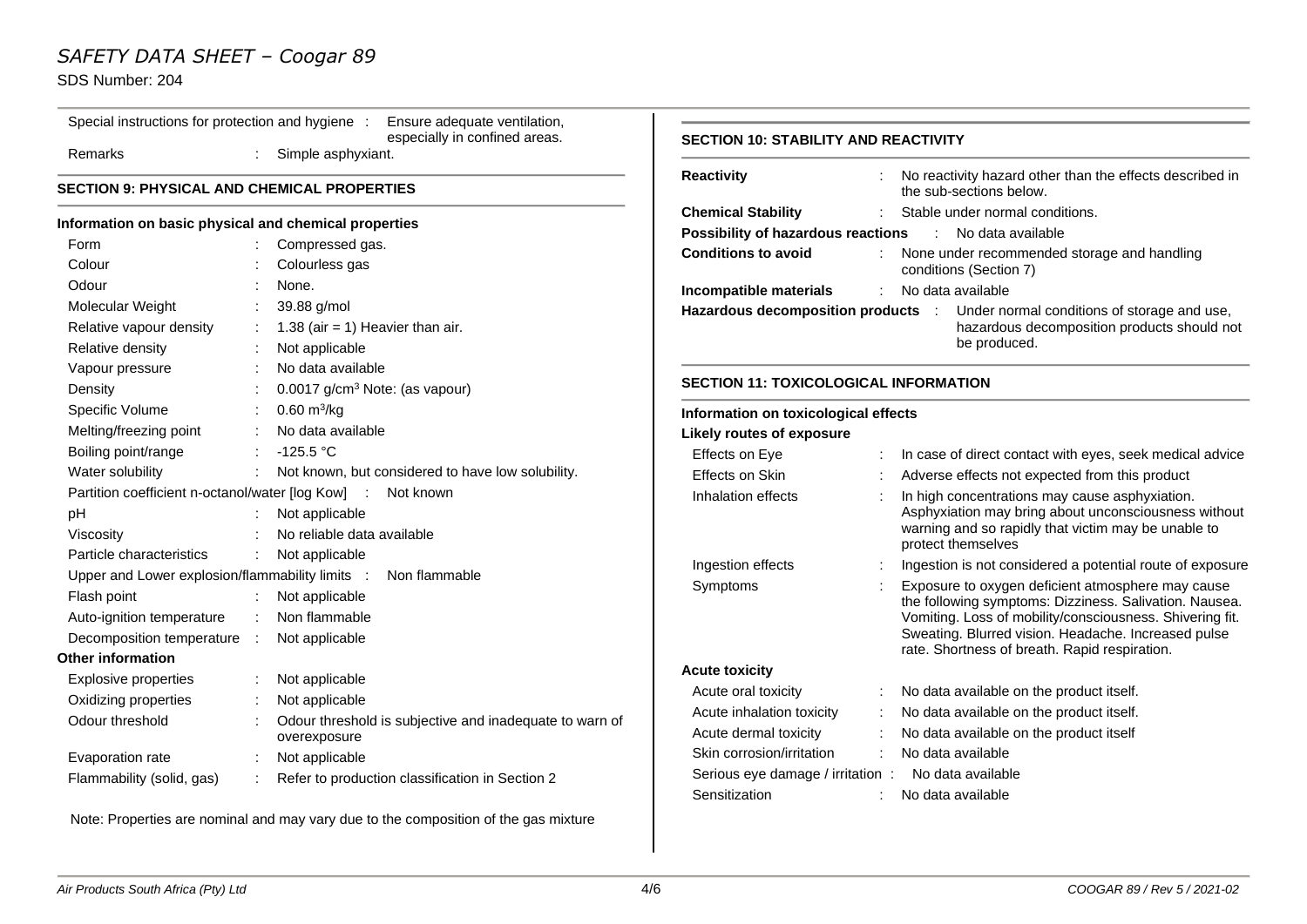#### **Chronic toxicity or effects from long term exposure**

| Carcinogenicity                                                                                   | $\sim$                    | No data available                       |  |
|---------------------------------------------------------------------------------------------------|---------------------------|-----------------------------------------|--|
| Reproductive toxicity                                                                             | t.                        | No data available on the product itself |  |
| Germ cell mutagenicity                                                                            | $\mathbb{Z}^{\mathbb{Z}}$ | No data available on the product itself |  |
| Specific target organ systemic toxicity (single exposure)<br>: No data available                  |                           |                                         |  |
| Specific target organ systemic toxicity (repeated exposure)<br>No data available<br>$\mathcal{L}$ |                           |                                         |  |
| Aspiration hazard                                                                                 |                           | No data available                       |  |

#### **SECTION 12: ECOLOGICAL INFORMATION**

#### **Toxicity**

Aquatic toxicity : No data is available on the product itself.

#### Toxicity to fish-components

| Carbon dioxide                                     | LC50(1h): 240mg/l |                                                                                      | Species: Rainbow trout<br>(Oncorhynchus mykiss).   |  |
|----------------------------------------------------|-------------------|--------------------------------------------------------------------------------------|----------------------------------------------------|--|
| Carbon dioxide                                     | LC50(96h): 35mg/l |                                                                                      | Species: Rainbow trout<br>(Oncorhynchus mykiss).   |  |
| Toxicity to other organisms                        | $\sim$            | No data is available on the product itself.                                          |                                                    |  |
| Persistence and degradability                      |                   |                                                                                      |                                                    |  |
| No data available                                  |                   |                                                                                      |                                                    |  |
| <b>Bioaccumulative potential</b>                   | ÷                 | Refer to section 9 "Partition Coefficient (n-<br>octanol/water)".                    |                                                    |  |
| <b>Mobility in soil</b>                            |                   | Because of its high volatility, the product is unlikely to<br>cause ground pollution |                                                    |  |
| Other adverse effects                              |                   |                                                                                      |                                                    |  |
| No known ecological damage caused by this product. |                   |                                                                                      |                                                    |  |
| Effect on the ozone layer                          | ÷                 | No known effects from this product.                                                  |                                                    |  |
| Ozone Depleting Potential                          |                   | None                                                                                 |                                                    |  |
| Effect on global warming                           | ÷                 | to the greenhouse effect.                                                            | When discharged in large quantities may contribute |  |
| Global Warming Potential                           | ÷                 | 1 (Carbon dioxide)                                                                   |                                                    |  |
|                                                    |                   |                                                                                      |                                                    |  |

#### **SECTION 13: DISPOSAL CONSIDERATIONS**

| Waste treatment method | Contact supplier if guidance is required. Return unused |
|------------------------|---------------------------------------------------------|
|                        | product in original cylinder to supplier.               |
| Contaminated packaging | Return cylinder to supplier.                            |

#### **SECTION 14: TRANSPORT INFORMATION**

#### **ADR**

| UN/ID No.<br>Proper shipping name<br>Class or Division<br><b>Tunnel Code</b><br>Label(s)<br>ADR/RID Hazard ID no.<br>Marine Pollutant |   | UN1956<br>COMPRESSED GAS, N.O.S. (Argon, Carbon dioxide)<br>2<br>(E)<br>2.2<br>20<br><b>No</b> |
|---------------------------------------------------------------------------------------------------------------------------------------|---|------------------------------------------------------------------------------------------------|
| <b>IATA</b>                                                                                                                           |   |                                                                                                |
| UN/ID No.                                                                                                                             | ÷ | UN1956                                                                                         |
| Proper shipping name<br>Class or Division<br>Label(s)<br>Marine Pollutant                                                             |   | Compressed gas, n.o.s. (Argon, Carbon dioxide)<br>2.2<br>2.2<br><b>No</b>                      |
| <b>IMDG</b>                                                                                                                           |   |                                                                                                |
| UN/ID No.                                                                                                                             |   | UN1956                                                                                         |
| Proper shipping name<br>Class or Division<br>Label(s)<br>Marine Pollutant<br>Segregation Group                                        |   | COMPRESSED GAS, N.O.S. (Argon, Carbon dioxide)<br>2.2<br>2.2<br>No.<br>None                    |
| <b>RID</b>                                                                                                                            |   |                                                                                                |
| UN/ID No.<br>Proper shipping name<br>Class or Division<br>Label(s)<br><b>Marine Pollutant</b>                                         |   | UN1956<br>COMPRESSED GAS, N.O.S. (Argon, Carbon dioxide)<br>2<br>2.2<br><b>No</b>              |

#### **Further Information**

Avoid transport on vehicles where the load space is not separated from the driver's compartment. Ensure vehicle driver is aware of the potential hazards of the load and knows what to do in the event of an accident or an emergency. Ensure compliance with applicable regulations.

Before transporting product containers ensure that they are firmly secured and cylinder valve is closed and not leaking, valve outlet cap nut or plug (where provided) is correctly fitted and valve protection device (where provided) is correctly fitted.

The transportation information is not intended to convey all specific regulatory data relating to this material. For complete transportation information, contact an Air Products customer service representative.